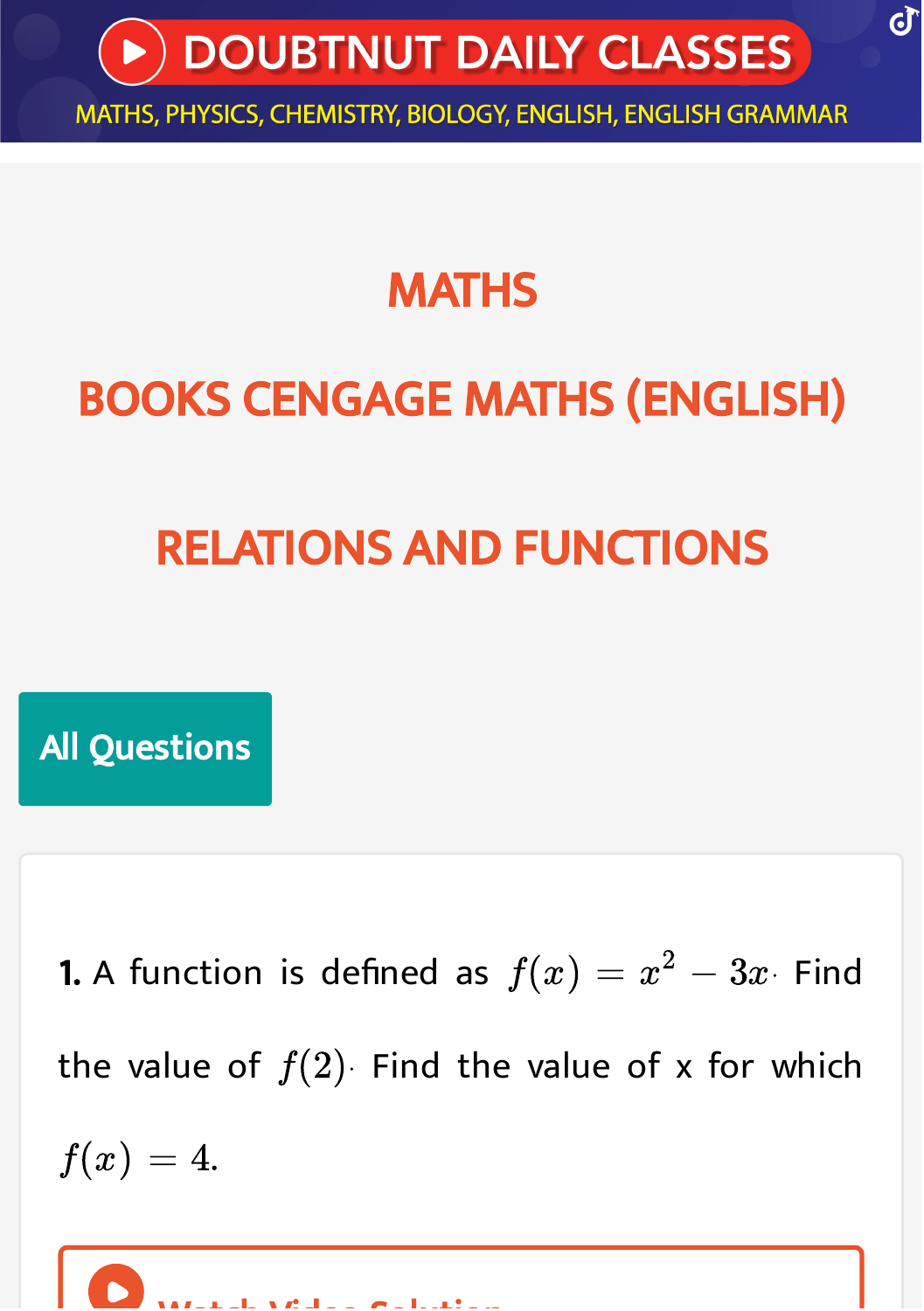

**2.** If  $f$  is a linear function and [f\(2\)=4,f\(-1\)=3](https://doubtnut.app.link/nMlOlOsm5nb) then

find  $f(x)$ 

Watch Video Solution

**3.** A function is defined as  $f(x) = \frac{x^2 + 1}{2x - 2}$  . Can  $f(x)$  take a value 1 for any real  $x$  ? Also find the value  $(s)$  of  $x$  for which  $f(x)$  takes the value 2.  $\overline{3x-2}$ 

#### Watch Video [Solution](https://doubtnut.app.link/oMlOlOsm5nb)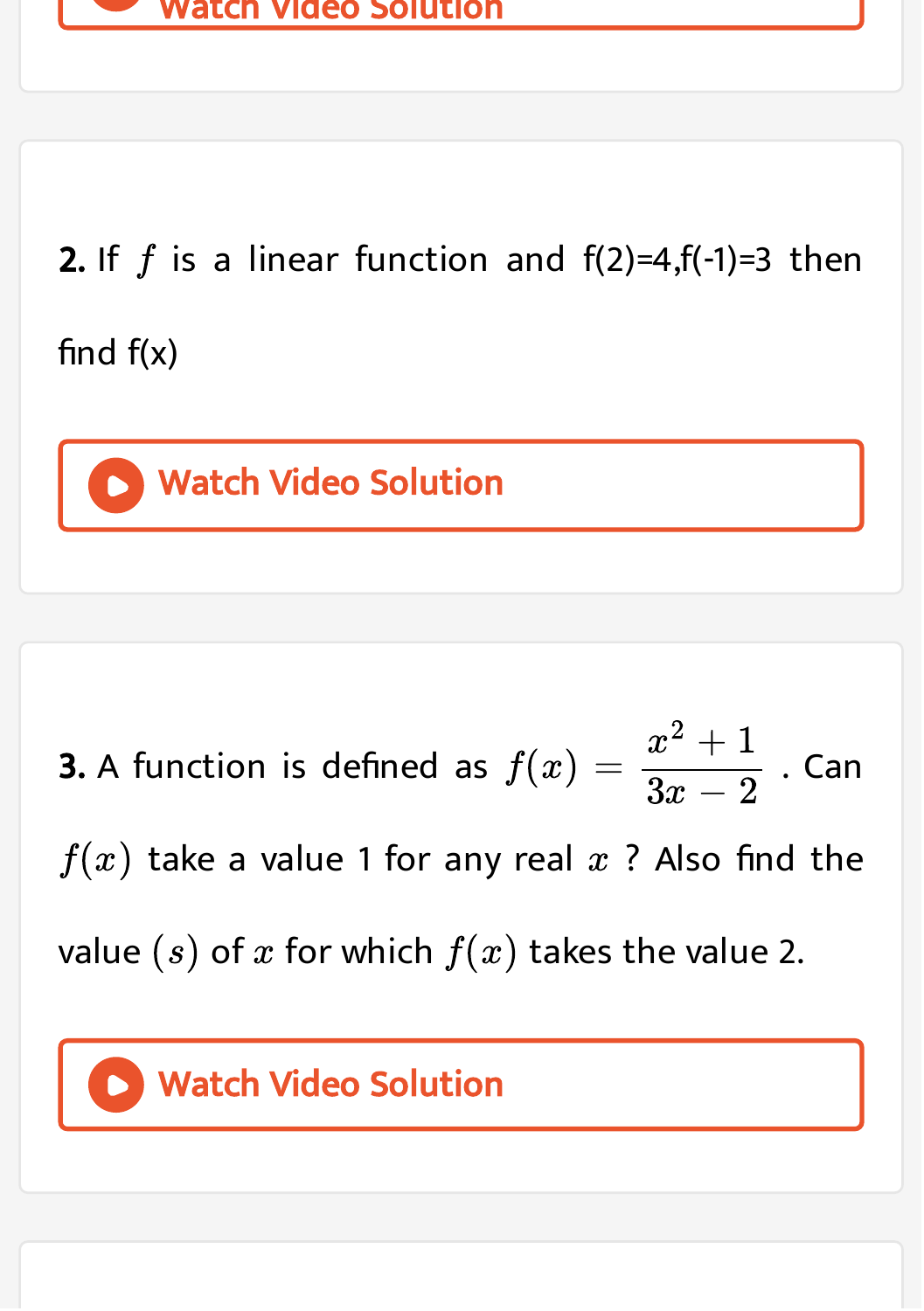**4.** Find the values of  $x$  for which the following [functions](https://doubtnut.app.link/pMlOlOsm5nb) are defined,. Also find all possible values which functions take.  $f(x) = \frac{1}{x+1}$  (ii)  $f(x) = \frac{x-2}{x-2}$  (iii) 1  $\overline{x+1}$  $x-2$  $\overline{x-3}$  $f(x) =$  $2x$  $\overline{x-1}$ 

Watch Video Solution



### Watch Video [Solution](https://doubtnut.app.link/qMlOlOsm5nb)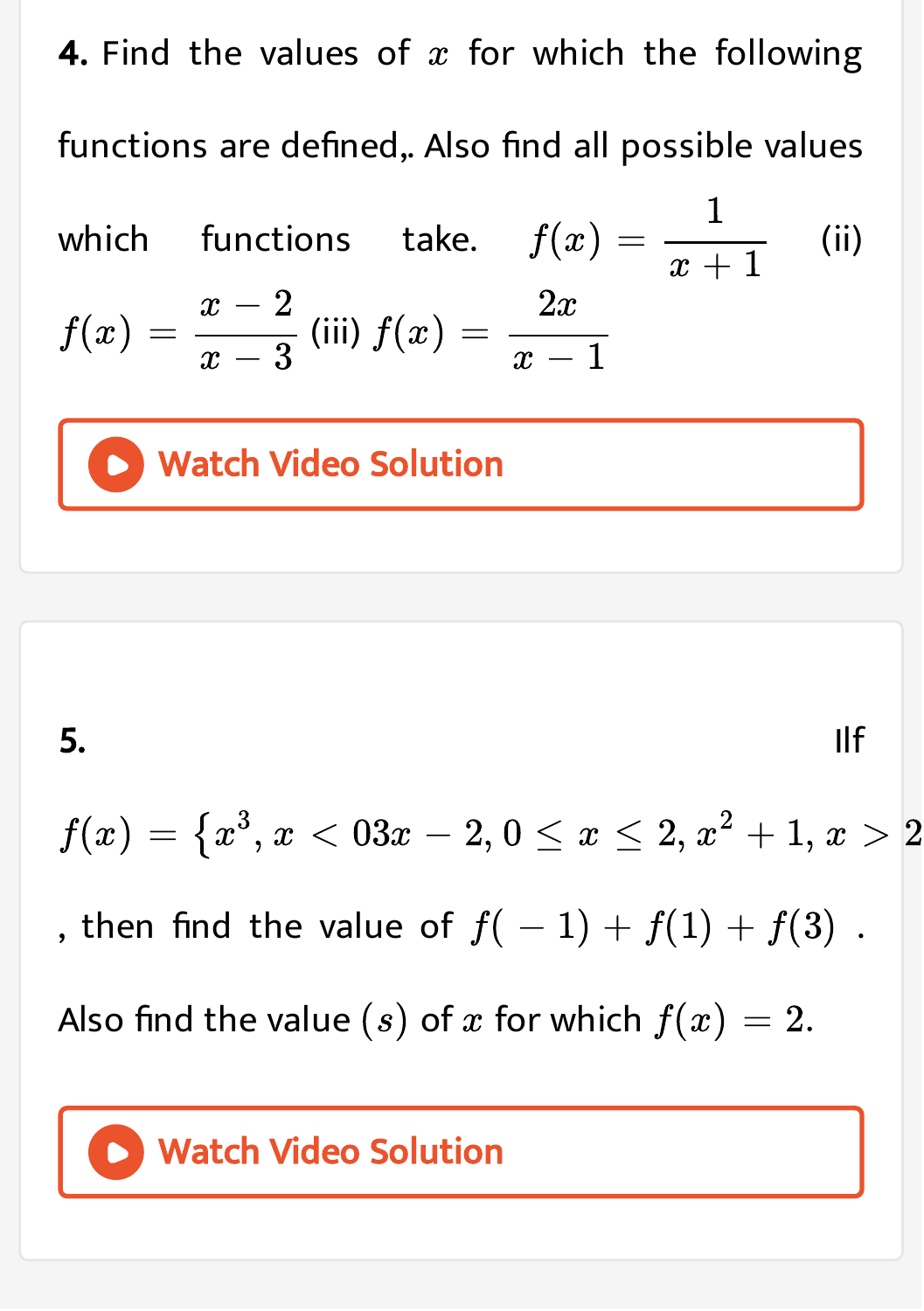**6.** Find the value of  $x^2$  for the given values of x.

 $(i)x < 3(ii)x > -1(iii)x \geq 2(iv)x < -1$  $(i)x < 3(ii)x > -1(iii)x \geq 2(iv)x < -1$  $(i)x < 3(ii)x > -1(iii)x \geq 2(iv)x < -1$ 

## Watch Video Solution

**7.** Find the value of  $1/x$  for the given values of  $x$ .

 $(x > 3$  (ii)  $x < -2$  (iii)  $x \in (-1, 3) - \{0\}$ 

#### **D** Watch Video [Solution](https://doubtnut.app.link/tMlOlOsm5nb)

8. Find all the possible values of the following [expressions:](https://doubtnut.app.link/sMlOlOsm5nb)  $\frac{1}{2}$  (ii)  $\frac{1}{2}$  (iii) (iii) 1  $x^2+2$ 1  $x^2-2x+3$